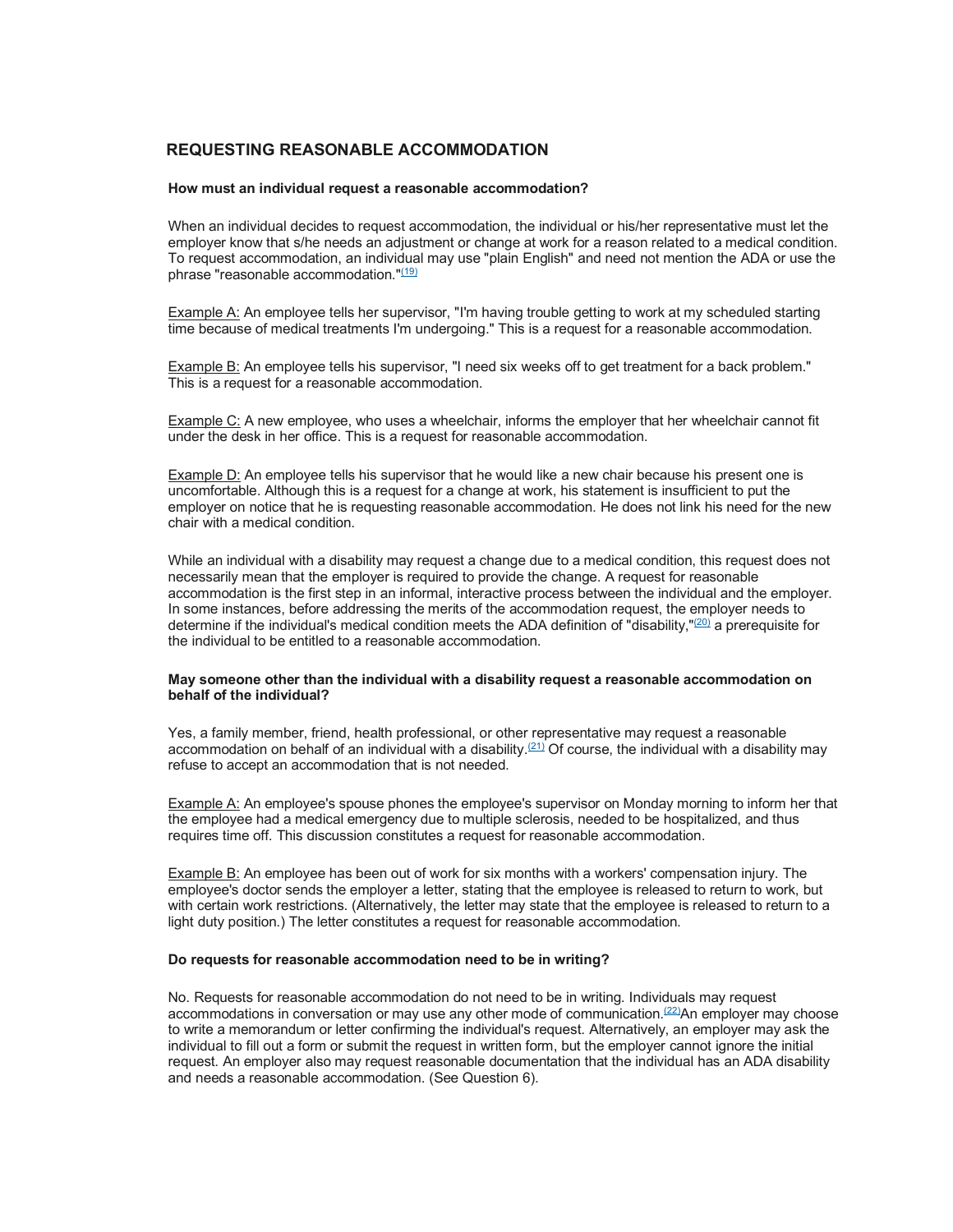## **When should an individual with a disability request a reasonable accommodation?**

An individual with a disability may request a reasonable accommodation at any time during the application process or during the period of employment. The ADA does not preclude an employee with a disability from requesting a reasonable accommodation because s/he did not ask for one when applying for a job or after receiving a job offer. Rather, an individual with a disability should request a reasonable accommodation when s/he knows that there is a workplace barrier that is preventing him/her, due to a disability, from effectively competing for a position, performing a job, or gaining equal access to a benefit of employment.<sup>(23)</sup> As a practical matter, it may be in an employee's interest to request a reasonable accommodation before performance suffers or conduct problems occur.

## **What must an employer do after receiving a request for reasonable accommodation?**

The employer and the individual with a disability should engage in an informal process to clarify what the individual needs and identify the appropriate reasonable accommodation.<sup> $(24)$ </sup> The employer may ask the individual relevant questions that will enable it to make an informed decision about the request. This includes asking what type of reasonable accommodation is needed.<sup>(25)</sup>

The exact nature of the dialogue will vary. In many instances, both the disability and the type of accommodation required will be obvious, and thus there may be little or no need to engage in any discussion. In other situations, the employer may need to ask questions concerning the nature of the disability and the individual's functional limitations in order to identify an effective accommodation. While the individual with a disability does not have to be able to specify the precise accommodation, s/he does need to describe the problems posed by the workplace barrier. Additionally, suggestions from the individual with a disability may assist the employer in determining the type of reasonable accommodation to provide. Where the individual or the employer are not familiar with possible accommodations, there are extensive public and private resources to help the employer identify reasonable accommodations once the specific limitations and workplace barriers have been ascertained.<sup>(26)</sup>

## **May an employer ask an individual for documentation when the individual requests reasonable accommodation?**

Yes. When the disability and/or the need for accommodation is not obvious, the employer may ask the individual for reasonable documentation about his/her disability and functional limitations.  $(27)$  The employer is entitled to know that the individual has a covered disability for which s/he needs a reasonable accommodation.

Reasonable documentation means that the employer may require only the documentation that is needed to establish that a person has an ADA disability, and that the disability necessitates a reasonable accommodation. Thus, an employer, in response to a request for reasonable accommodation, cannot ask for documentation that is unrelated to determining the existence of a disability and the necessity for an accommodation. This means that in most situations an employer cannot request a person's complete medical records because they are likely to contain information unrelated to the disability at issue and the need for accommodation. If an individual has more than one disability, an employer can request information pertaining only to the disability that requires a reasonable accommodation.

An employer may require that the documentation about the disability and the functional limitations come from an appropriate health care or rehabilitation professional. The appropriate professional in any particular situation will depend on the disability and the type of functional limitation it imposes. Appropriate professionals include, but are not limited to, doctors (including psychiatrists), psychologists, nurses, physical therapists, occupational therapists, speech therapists, vocational rehabilitation specialists, and licensed mental health professionals.

In requesting documentation, employers should specify what types of information they are seeking regarding the disability, its functional limitations, and the need for reasonable accommodation. The individual can be asked to sign a limited release allowing the employer to submit a list of specific questions to the health care or vocational professional. $(28)$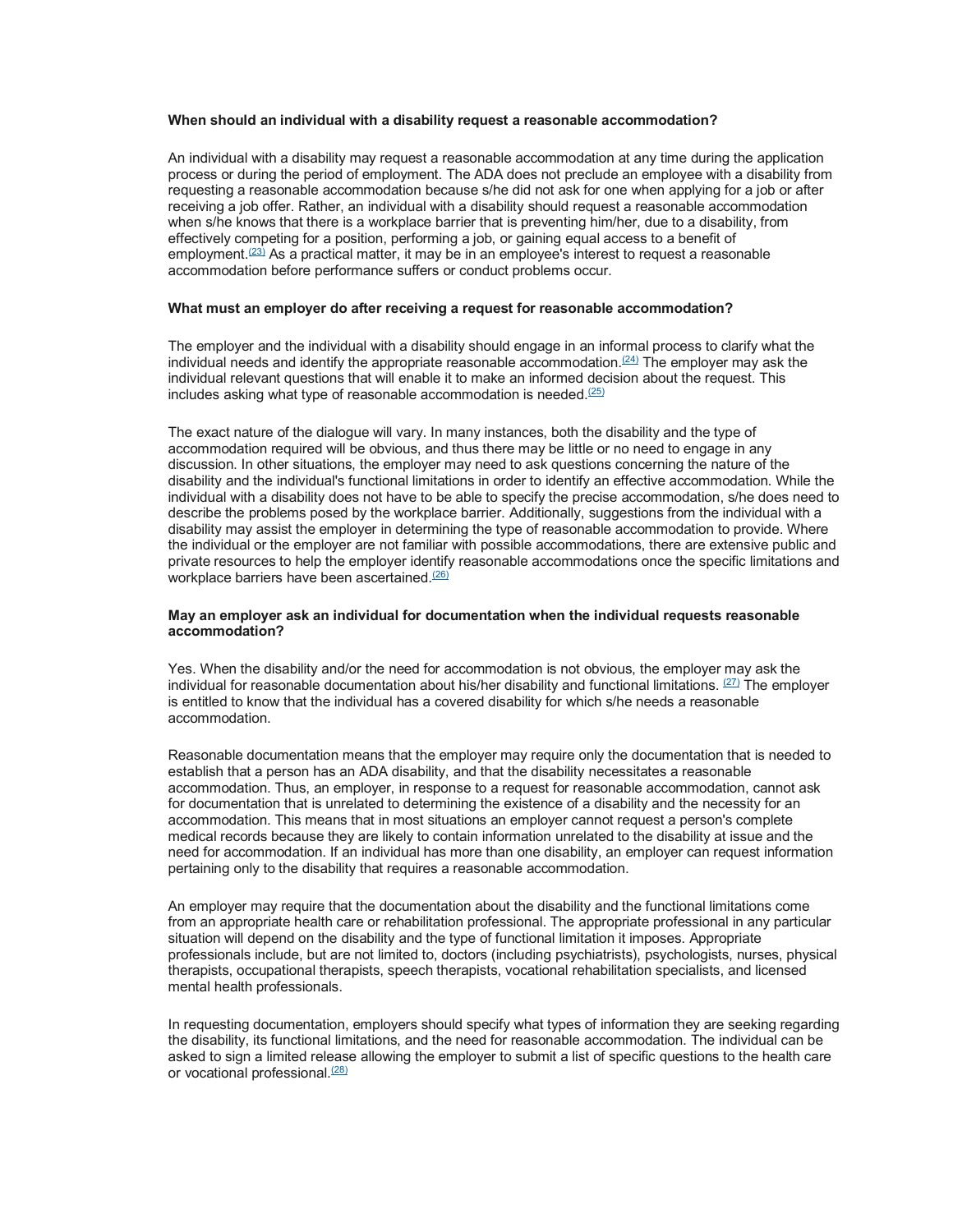As an alternative to requesting documentation, an employer may simply discuss with the person the nature of his/her disability and functional limitations. It would be useful for the employer to make clear to the individual why it is requesting information, i.e., to verify the existence of an ADA disability and the need for a reasonable accommodation.

Example A: An employee says to an employer, "I'm having trouble reaching tools because of my shoulder injury." The employer may ask the employee for documentation describing the impairment; the nature, severity, and duration of the impairment; the activity or activities that the impairment limits; and the extent to which the impairment limits the employee's ability to perform the activity or activities (i.e., the employer is seeking information as to whether the employee has an ADA disability).

Example B: A marketing employee has a severe learning disability. He attends numerous meetings to plan marketing strategies. In order to remember what is discussed at these meetings he must take detailed notes but, due to his disability, he has great difficulty writing. The employee tells his supervisor about his disability and requests a laptop computer to use in the meetings. Since neither the disability nor the need for accommodation are obvious, the supervisor may ask the employee for reasonable documentation about his impairment; the nature, severity, and duration of the impairment; the activity or activities that the impairment limits; and the extent to which the impairment limits the employee's ability to perform the activity or activities. The employer also may ask why the disability necessitates use of a laptop computer (or any other type of reasonable accommodation, such as a tape recorder) to help the employee retain the information from the meetings. $(29)$ 

Example C: An employee's spouse phones the employee's supervisor on Monday morning to inform her that the employee had a medical emergency due to multiple sclerosis, needed to be hospitalized, and thus requires time off. The supervisor can ask the spouse to send in documentation from the employee's treating physician that confirms that the hospitalization was related to the multiple sclerosis and provides information on how long an absence may be required from work.<sup>(30)</sup>

If an individual's disability or need for reasonable accommodation is not obvious, and s/he refuses to provide the reasonable documentation requested by the employer, then s/he is not entitled to reasonable accommodation.<sup>(31)</sup> On the other hand, failure by the employer to initiate or participate in an informal dialogue with the individual after receiving a request for reasonable accommodation could result in liability for failure to provide a reasonable accommodation. $(32)$ 

#### **May an employer require an individual to go to a health care professional of the employer's (rather than the employee's) choice for purposes of documenting need for accommodation and disability?**

The ADA does not prevent an employer from requiring an individual to go to an appropriate health professional of the employer's choice if the individual provides insufficient information from his/her treating physician (or other health care professional) to substantiate that s/he has an ADA disability and needs a reasonable accommodation. However, if an individual provides insufficient documentation in response to the employer's initial request, the employer should explain why the documentation is insufficient and allow the individual an opportunity to provide the missing information in a timely manner. Documentation is insufficient if it does not specify the existence of an ADA disability and explain the need for reasonable accommodation.<sup>(33)</sup>

Any medical examination conducted by the employer's health professional must be job-related and consistent with business necessity. This means that the examination must be limited to determining the existence of an ADA disability and the functional limitations that require reasonable accommodation.<sup>(34)</sup>If an employer requires an employee to go to a health professional of the employer's choice, the employer must pay all costs associated with the visit(s).

#### **Are there situations in which an employer cannot ask for documentation in response to a request for reasonable accommodation?**

Yes. An employer cannot ask for documentation when: (1) both the disability and the need for reasonable accommodation are obvious, or (2) the individual has already provided the employer with sufficient information to substantiate that s/he has an ADA disability and needs the reasonable accommodation requested.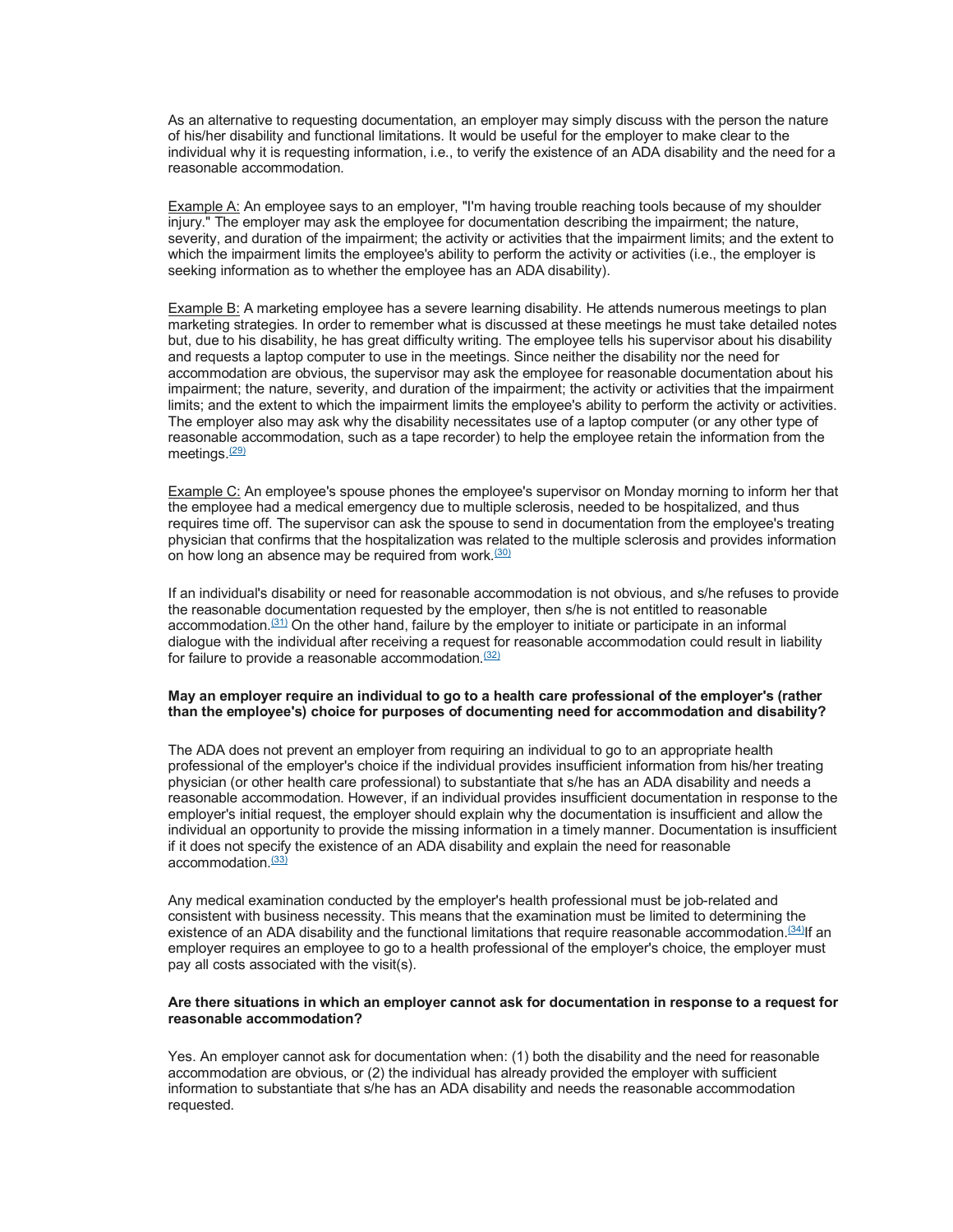Example A: An employee brings a note from her treating physician explaining that she has diabetes and that, as a result, she must test her blood sugar several times a day to ensure that her insulin level is safe in order to avoid a hyperglycemic reaction. The note explains that a hyperglycemic reaction can include extreme thirst, heavy breathing, drowsiness, and flushed skin, and eventually would result in unconsciousness. Depending on the results of the blood test, the employee might have to take insulin. The note requests that the employee be allowed three or four 10-minute breaks each day to test her blood, and if necessary, to take insulin. The doctor's note constitutes sufficient documentation that the person has an ADA disability because it describes a substantially limiting impairment and the reasonable accommodation needed as a result. The employer cannot ask for additional documentation.

Example B: One year ago, an employer learned that an employee had bipolar disorder after he requested a reasonable accommodation. The documentation provided at that time from the employee's psychiatrist indicated that this was a permanent condition which would always involve periods in which the disability would remit and then intensify. The psychiatrist's letter explained that during periods when the condition flared up, the person's manic moods or depressive episodes could be severe enough to create serious problems for the individual in caring for himself or working, and that medication controlled the frequency and severity of these episodes.

Now, one year later, the employee again requests a reasonable accommodation related to his bipolar disorder. Under these facts, the employer may ask for reasonable documentation on the need for the accommodation (if the need is not obvious), but it cannot ask for documentation that the person has an ADA disability. The medical information provided one year ago established the existence of a long-term impairment that substantially limits a major life activity.

Example C: An employee gives her employer a letter from her doctor, stating that the employee has asthma and needs the employer to provide her with an air filter. This letter contains insufficient information as to whether the asthma is an ADA disability because it does not provide any information as to its severity (i.e., whether it substantially limits a major life activity). Furthermore, the letter does not identify precisely what problem exists in the workplace that requires an air filter or any other reasonable accommodation. Therefore, the employer can request additional documentation.

## **Is an employer required to provide the reasonable accommodation that the individual wants?**

The employer may choose among reasonable accommodations as long as the chosen accommodation is effective.<sup> $(35)$ </sup> Thus, as part of the interactive process, the employer may offer alternative suggestions for reasonable accommodations and discuss their effectiveness in removing the workplace barrier that is impeding the individual with a disability.

If there are two possible reasonable accommodations, and one costs more or is more burdensome than the other, the employer may choose the less expensive or burdensome accommodation as long as it is effective (i.e., it would remove a workplace barrier, thereby providing the individual with an equal opportunity to apply for a position, to perform the essential functions of a position, or to gain equal access to a benefit or privilege of employment). Similarly, when there are two or more effective accommodations, the employer may choose the one that is easier to provide. In either situation, the employer does not have to show that it is an undue hardship to provide the more expensive or more difficult accommodation. If more than one accommodation is effective, "the preference of the individual with a disability should be given primary consideration. However, the employer providing the accommodation has the ultimate discretion to choose between effective accommodations.["\(36\)](https://www.eeoc.gov/laws/guidance/enforcement-guidance-reasonable-accommodation-and-undue-hardship-under-ada#N_36_)

Example A: An employee with a severe learning disability has great difficulty reading. His supervisor sends him many detailed memoranda which he often has trouble understanding. However, he has no difficulty understanding oral communication. The employee requests that the employer install a computer with speech output and that his supervisor send all memoranda through electronic mail which the computer can then read to him. The supervisor asks whether a tape recorded message would accomplish the same objective and the employee agrees that it would. Since both accommodations are effective, the employer may choose to provide the supervisor and employee with a tape recorder so that the supervisor can record her memoranda and the employee can listen to them.